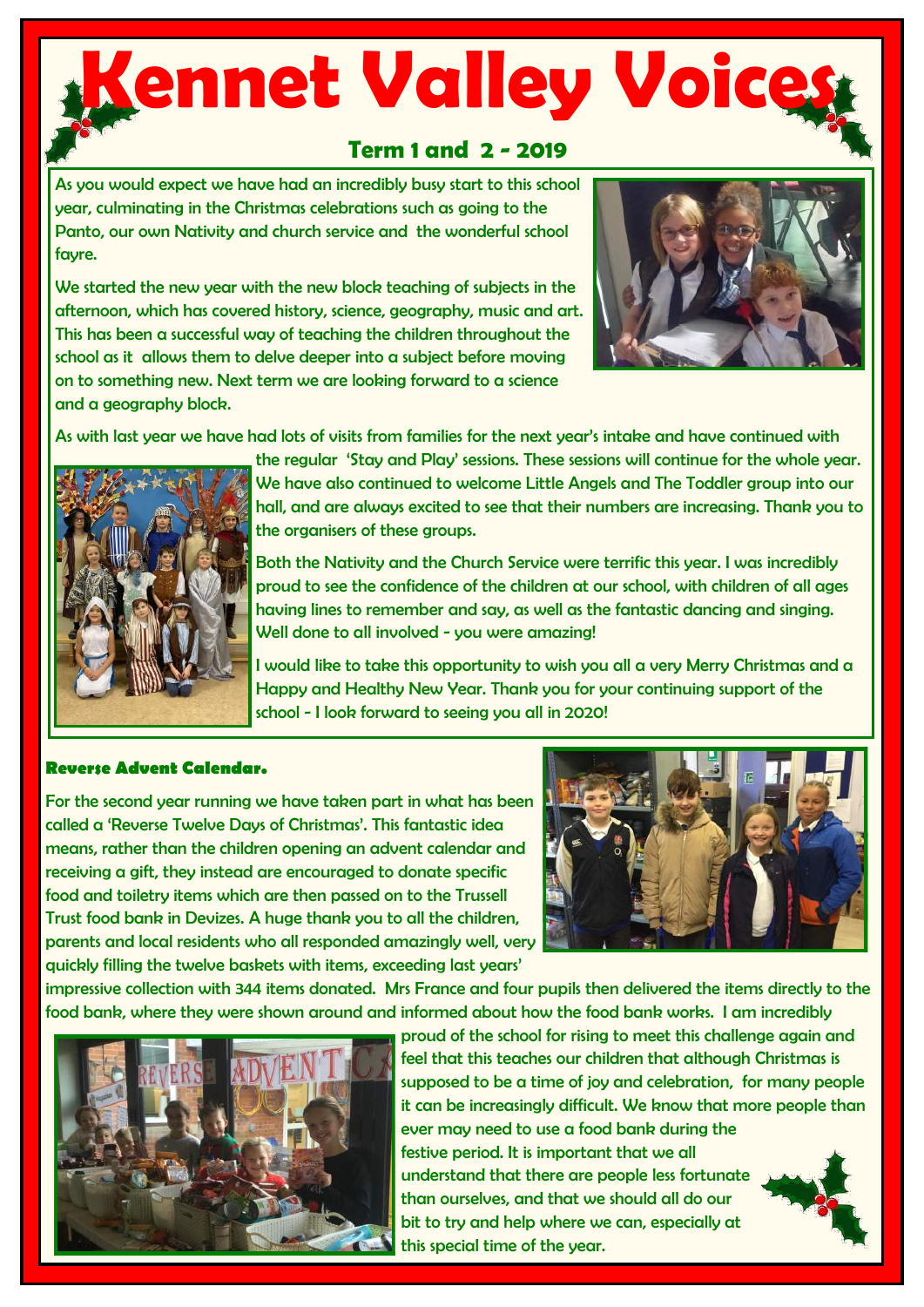#### **Hedgehogs**

We were delighted to welcome 10 new children into our reception this year. All of them have settled in very well and are making good progress. All of the team are enjoying working with them. They have completed many different activities since September including cooking and baking, reading, going for local walks, making friends throughout the school, art and writing. I am very lucky to work with them on Thursday and always enjoy these mornings.

#### Reading - "Breathe in reading, Breathe out Writing"

As you know we were very lucky to be able to buy a new reading scheme this year. The books are lovely and children are enjoying reading them. We are focusing on fluency this year and would encourage you to read a book more than once with your child, especially when they are still learning to read. This allows them time to sound out during the first read and then practise for a second read. It also allows all children to gain a better understanding of what they are reading which helps with reading comprehension.



The new Reading Awards are fabulous with lots of the children achieving multiple Karate bands already this year. If your child is reading at least 4 times a week they should be on

the ORANGE wrist band.

Currently the percentage of children who have achieved each wrist band level are as follows



White - 89% Yellow - 76% Orange - 46% Green - 13%

 $Blue - 6%$ 

We would ask you to keep hearing your child read over the holiday as this is a vital skill for them to have, The more they read the more confident they will be, both when reading and writing in class.



Maths Across the School.

We have been continuing to develop the Maths within the school and are currently

working with the Boolean Maths Hub. As part of this group we have been asking children to work with more equipment so that they have a strong understanding of the maths that they are completing. We have also been focusing on math mastery, with children showing their answers in lots fo different ways - not just with one written method. Next term we







will be sending out our new Calculation policy so that you all have a good understanding of the methods that we use for different year groups.

Reading Shed - Many of you will have seen that we have a new shed at the side of the school. This is our new reading shed and has books for the children to read during playtime and lunchtime. We have two Reading Shed Monitors in year 6 who are in charge of keeping the shed neat and

tidy. There is also paper within the shed for children to use when writing their own stories and poems.

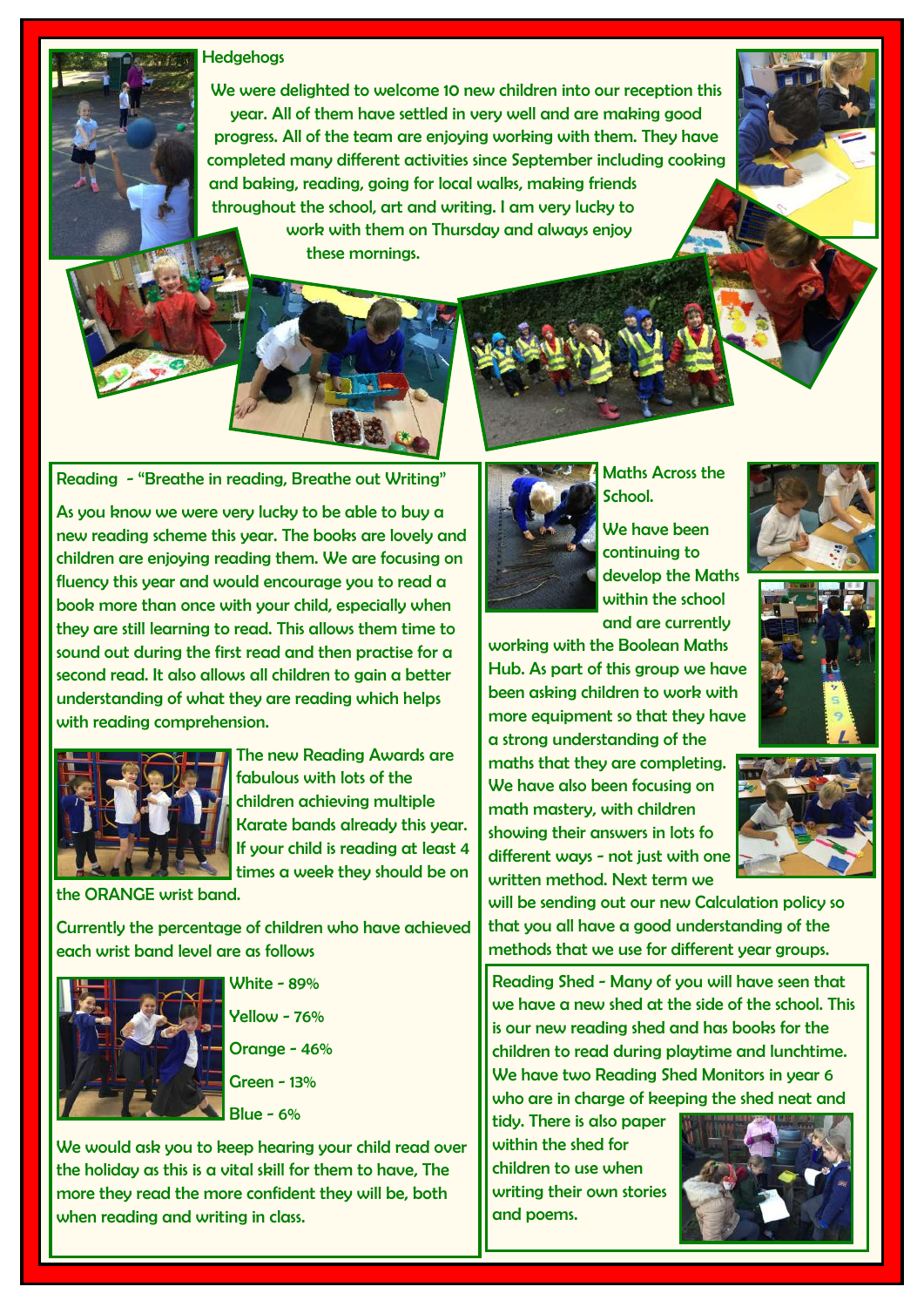#### **First Aid Workshops**



Early in term 2 the older children in the school all took part in first aid workshops. These were led by Georgie Morse from Little Soldiers First Aid. Pupils in years 3, 4, 5 and 6 were taught how to practise basic first aid skills, such as treating minor burns and nose bleeds, how to put someone in to the recovery position and how to call the emergency services. The older years were also taught how to give CPR. We arranged the First Aid classes for the older children in the school as we want them to learn skills which they could use in

everyday life. Having to help a friend or family member who is unwell can be very worrying for a child and as a school we want to enable our children to deal with these difficult situations with confidence. Throughout all of the classes the children were thoroughly engaged and interested and Georgie stated that they were all "a delight to teach and that they had learnt a lot". We have since heard that pupils went home and



enthused to their parents about what they had learnt, some of their comments were as follows:

"I feel that the course has affected me, as if one of my relatives is hurt I have the confidence to help out."

"I enjoyed the afternoon as Year 6 pupils got a personal session on how to do CPR – I think learning this is extremely important and I loved it!"

"I felt like I learned so much which made me happy and now I know what to do in an emergency when someone if suffering."





Otter's Roman Bath visit

Early in term 2 the Year 3 and 4 children visited the Roman Baths to find out more about Roman life. We had a tour of the whole of the Roman Baths, using special 'telephones' to hear more information about what we were looking at. Then we took part in a workshop where the children learnt to dress like a Roman, make a mosaic and found out more about how the Romans built their amazing building.

All of the staff and helpers who went with the class were very

proud of the class they took a huge

amount of interest in what they were looking at, asked interesting questions to the guides and were fantastically behaved throughout the day.



Mrs Alexander We are delighted

that Mrs Alexander has rejoined the staff team, after being bank staff for the



start of the year. Mrs Alexander will be working in Hedgehogs class on a Monday, Wednesday and Friday and will be working as an MDSA on Friday lunchtime.

#### Quick Reminder

Please could I remind you all that the school day starts at 8.55, although the doors open at 8.40am. Breakfast club starts at 8.00am and all children must be signed in by a parent/ carer.

The school day finishes at 3.10pm, with Dragon club finishing at 5.45pm apart from Friday (or the last day of term) which finishes at 4.30pm.

Other clubs finish at 4.10pm and children must be picked up promptly from these - please make sure you check your club list for timings and other details.